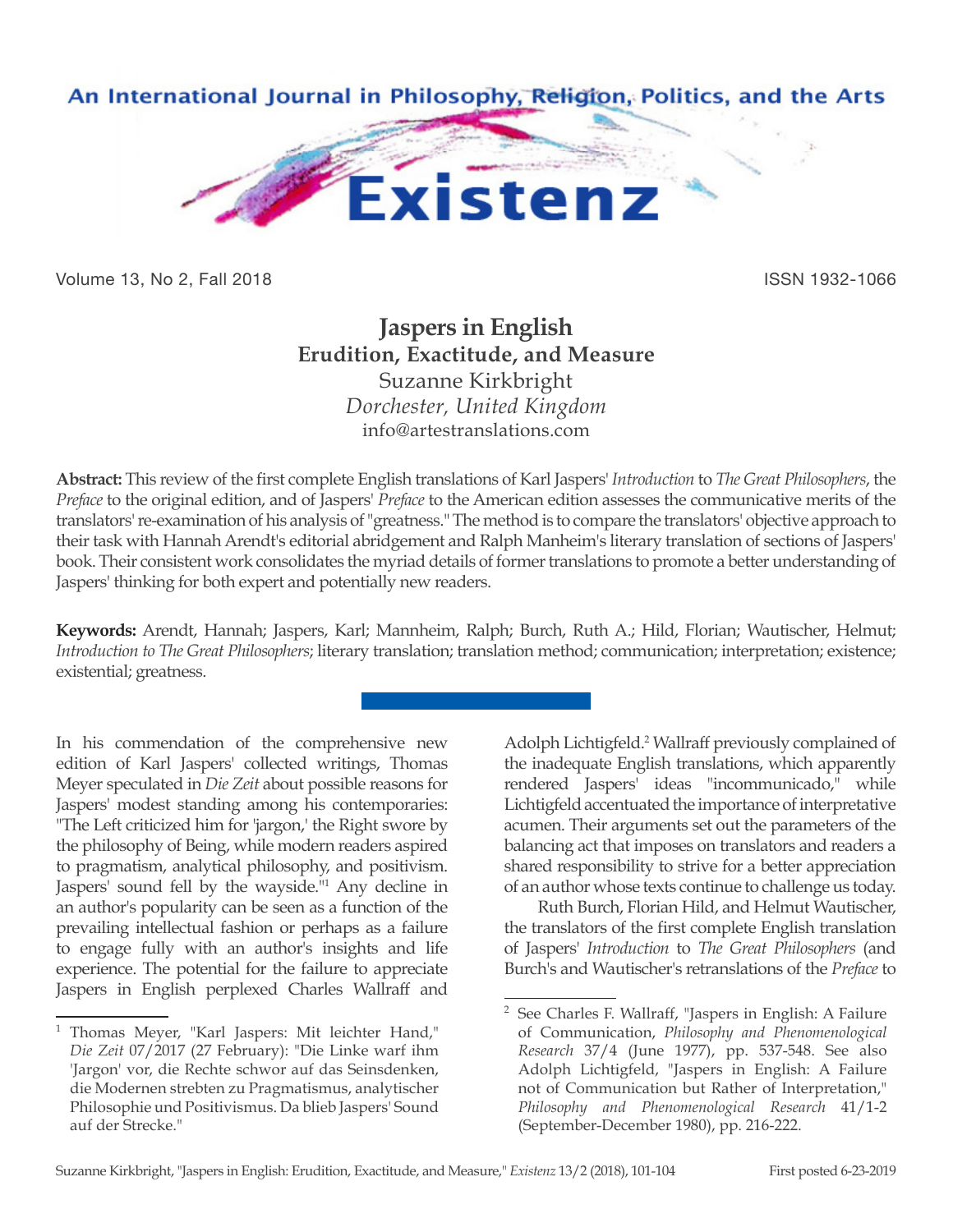*The Great Philosophers* and the *Preface* to the American English edition of *Die grossen Philosophen*) have clearly faced up to this responsibility.<sup>3</sup> Their work presents Jaspers' specific lucidity for experienced experts and potentially for new readers of Jaspers' texts as well.

Hild's commentary "Why Translate the Einleitung?" traces the post-war context in which Jaspers initially argued for the publication of a shortened English version of his introduction to *Die Großen Philosophen*. 4 Jaspers deferred to Hannah Arendt's decision to publish an abridged version of his book in association with Ralph Manheim as translator and the publisher Kurt Wolff, and so his lengthy German introduction was withheld from American readers. Back then, Arendt's argument was, "It would be a kind of transposition and not merely a translation."5 The approach suited her editorial strategy of presenting a new American audience with a more palatable version—what she called "picking up the pace" (*C* 321)—of Jaspers' book on the great philosophers.

Ralph Manheim's translations of Jaspers' *Preface to the Original Edition* and the *Foreword for the American Reader* show that his erudite literary style was perfectly attuned to Arendt's technique of transposition.<sup>6</sup> A

- <sup>4</sup> Florian Hild, "A Short Introduction to Jaspers' Einleitung to The Great Philosophers," *Existenz* 12/1 (Spring 2017), 50-52, here pp. 50-1.
- <sup>5</sup> Hannah Arendt letter to Karl Jaspers, 16 September 1957, in *Hannah Arendt Karl Jaspers Correspondence 1926–1969*, transl. Robert and Rita Kimber, eds. Lotte Kohler and Hans Saner, San Diego, New York, London: Harcourt Brace Jovanovich 1992, p. 322. [Henceforth cited as *C*]
- <sup>6</sup> Karl Jaspers, *The Great Philosophers. The Foundations*, ed. Hannah Arendt, transl. Karl Manheim. New York, NY: Harcourt, Brace & World, 1962. [Henceforth cited as *GPF*]

characteristic example from Manheim's rendition of the *Foreword for the American Reader*, as compared with the new translation by Burch and Wautischer, demonstrates the poetic license of Arendt's and Manheim's undertaking as follows:

In philosophizing, the logical argument characteristic of the sciences does not disappear altogether, but it is overshadowed by *a struggle between different existential potentialities*, in the course of which struggle philosophical reason fulfills itself and is communicated in its manifoldness. In scientific discussion we achieve knowledge; philosophical communication clarifies and shows us who we ourselves are. [*GPF* xii-xiii]

My emphasis here in italics highlights Manheim's subtle transposition of Jaspers' text into a more stylized, literary version of the existential theme that underpins this section. This contrast of literary transposition versus the search for consistent equivalence becomes clear in comparison with the translators' new rendition as follows:

The rational discussion in the sciences (a discussion that also does not disappear in philosophizing) is replaced by the *conflict of the forces*, in which the multifariousness of communication of philosophical reason takes place. The results of knowledge in scientific discussion are substituted in philosophical communication by the elucidation of one's existence. [*PA* 7]

On the one hand, Manheim more explicitly connects Jaspers' phrase "Kampf der Mächte" with his suggested allusion to existential elucidation that forms the subject of Jaspers' following phrase on philosophical communication. On the other hand, the comparatively neutral equivalent for the same phrase ("conflict of the forces") presented by Burch and Wautischer dispenses with Manheim's literary association—here, almost acting as an interlocutor—for the existential theme.<sup>7</sup>

One consequence of the different emphasis is that the reader of the translations to hand may follow his or her personal appreciation of the existential context as it was originally composed. In "Translating Karl Jaspers on Greatness," Burch and Wautischer indeed state that they aim to return to Jaspers' source text (*TKJ* 5). Another positive outcome of their decision is that their

Karl Jaspers, "Introduction to The Great Philosophers," transl. Ruth Burch, Florian Hild, and Helmut Wautischer, *Existenz* 12/1 (Spring 2017), 13-49. [Henceforth cited as *IGP*]; Karl Jaspers, "Preface to the American Edition," transl. Ruth Burch and Helmut Wautischer, *Existenz* 12/1 (Spring 2017), 6-8. [Henceforth cited as *PA*]; and Karl Jaspers, "Preface to The Great Philosophers," transl. Ruth Burch and Helmut Wautischer, *Existenz* 12/1 (Spring 2017), 9-12. [Henceforth cited as *PGP*] The translators note that Jaspers' German *Vorwort* for the American reader will be published in the forthcoming volume 15.2 of the *Karl Jaspers Gesamtausgabe*, Basel, Schwabe Verlag, in 2020.

<sup>7</sup> This is a good example of Manheim's view of the translator's role as one who is "to impersonate his author." See Ruth Burch and Helmut Wautischer, "Translating Karl Jaspers on Greatness," *Existenz* 12/1 (Spring 2017), 1-5, here p. 5. [Henceforth cited as *TKJ*]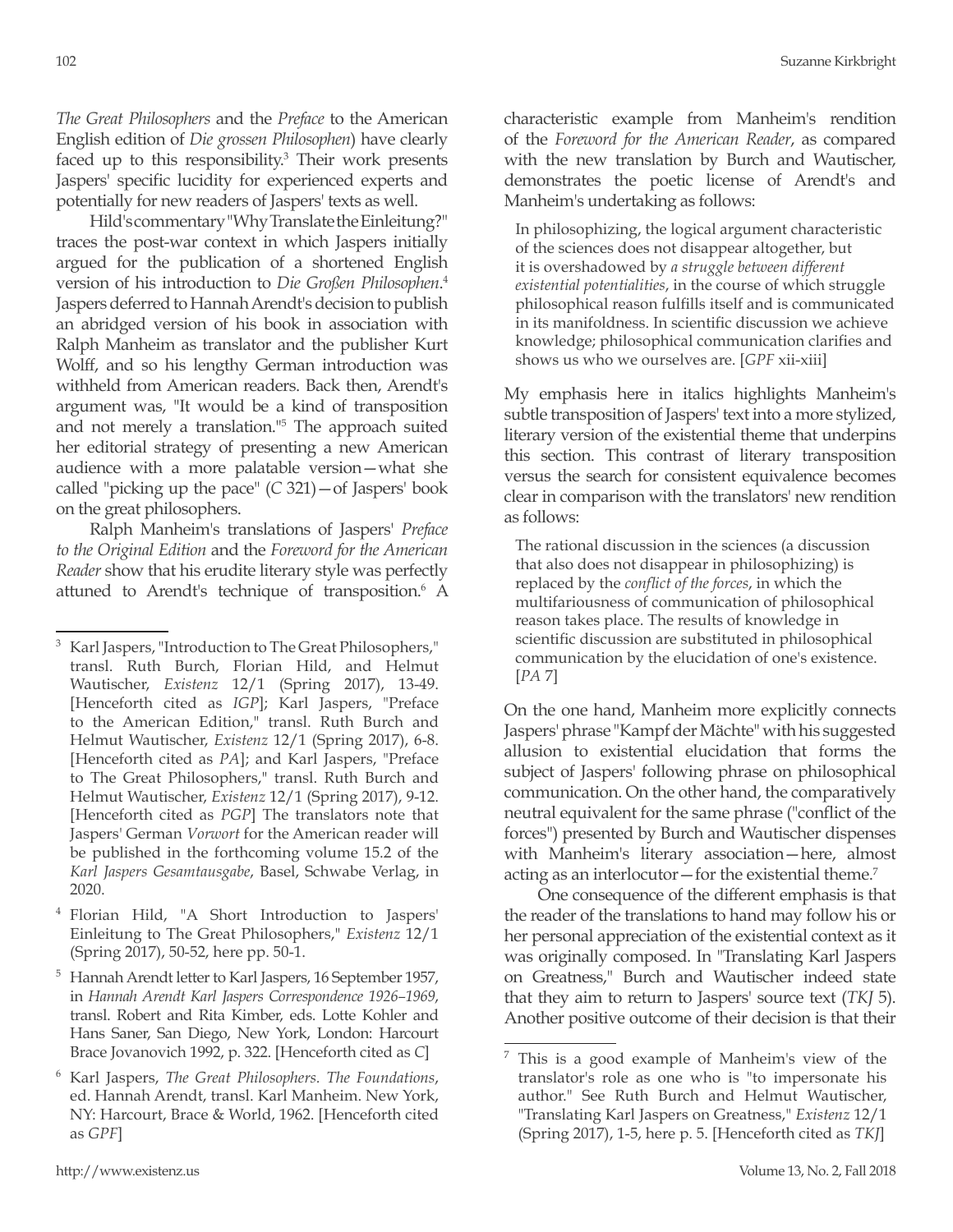re-examination of Jaspers' language invites the reader to make informed opinions about his ideas and thus promotes a better understanding of Jaspers' original German compositions.

This focus on exactitude also allows us to consider some typical facets of Jaspers' compositional style that were arguably obscured by this earlier transpositional approach. For instance, the translator team now reveals some of the intrinsic off-key or disruptive notes that emerge in Jaspers' writing and make an encounter with his ideas seem often frustrating. A repeated example at least of this quixotic style in English occurs in the *Introduction* where Jaspers gives his lengthy explanation about his particular grouping of the philosophers and refers to them as being within a "Reich der Großen":

Yet the question remains whether with such means a structure of the starry world of *the great ones* can shine through which remains fact-related regarding personal matters while simultaneously showing connectedness plainly through originality. Will these originally unrelated stars as it were form constellations, which turn out to be the groupings that enable the representation of philosophers with a lucidity that could not be achieved otherwise? Can this form a *realm of the great ones* beyond history in which to behold our perceptive orientation? Can the encompassing historicity in the *realm of the great ones* be felt and objectified by means of their group relatedness within the enduring multiplex historicity of the great philosophers? [*IGP* 24, emphasis added]

In a subsequent part of the *Introduction* on the dialogue of minds, Jaspers refers to engaging with the philosophers:

Dialogue amongst the living takes place in question and answer form, out of the strength of authenticity, mutually bringing itself to itself. Thereto is an analogy in the communication with the dead one. Through dialogue, so to speak, I bring him back to life. [*IGP* 28]

The section echoes Jaspers' observation in the original German foreword to his book on philosophizing as a "Kampf der Geister," which the translators deal with as follows:

I become conscious of the range of "powers," a struggle of minds by means of philosophizing, without an end in time, pretending to come to an end in great and unifying systems, as it breaks through them again to present itself in new shapes. Since I cannot obtain a standpoint outside of it, I see myself struggling within, based on my interpretation of the powers and points of contention. [*PGP* 10]

In Manheim's version of the preface to the original edition such references to "the great ones" are treated by substituting it with the nouns "great men" or "man," or by reverting to the longhand version of "the great philosophers." Equally, this interpretation of the idiosyncratic quality of Jaspers' composition contrasts with other elements of Manheim's translation where he also adheres literally to Jaspers' original version:

I perceive the "field of forces" where philosophy gives rise to a battle of minds which can never be concluded in time, which seems to culminate in great comprehensive systems, only to break through them and appear in new forms. Because I can gain no vantage point outside, I witness my own self fighting within, and this also because of the way in which I interpret the forces and fronts. [*GPF* viii]

The translator team again confirms faithfulness to Jaspers' original text by their use of the conventional translations for Jaspers' main concepts: E. B. Ashton's translation of "boundary situation" (*Grenzsituation*) is retained; the tried and tested rendition of *Existenz*  is continued as in Hannah Arendt's essay "What is Existenz Philosophy?"8 Similarly, "Transcendence" and "the Encompassing" (*das Umgreifende*) are accurately rendered, so guiding the reader through Jaspers' nuanced concepts. Furthermore, the translators diligently consolidate the work of Edith and Leonard Ehrlich's and George Pepper's *Basic Philosophical Writings* that includes brief extracts of Jaspers' *Introduction*. 9 Their translation of "Where there is greatness, there is strength, but strength is not yet greatness" contrasts with the newly updated version, "Where greatness is, there is strength; but strength is not yet greatness" (*IGP* 14).10

The meticulous scrutiny of detail, which is reflected in the translators' refreshing acknowledgement of the accomplishment of eminent predecessors, greatly endears these English versions of Jaspers' work to the reader. Each nuanced word or meaningful turn of phrase in the new translations appears as the

<sup>8</sup> Hannah Arendt, "What is Existenz Philosophy?," *Partisan Review* 13/1 (Winter 1946), 34-56.

<sup>9</sup> Karl Jaspers, *Basic Philosophical Writings*, eds. and transl. Edith Ehrlich, Leonard H. Ehrlich, and George B. Pepper, Athens, OH: Ohio University Press 1986, "Greatness in Philosophy" (excerpts from *Die grossen Philosophen, Erster Band*) pp. 212-22, here p. 213.

<sup>10</sup> "Wo Größe ist, da ist Kraft, aber Kraft ist noch nicht Größe" (*GPF* 33).